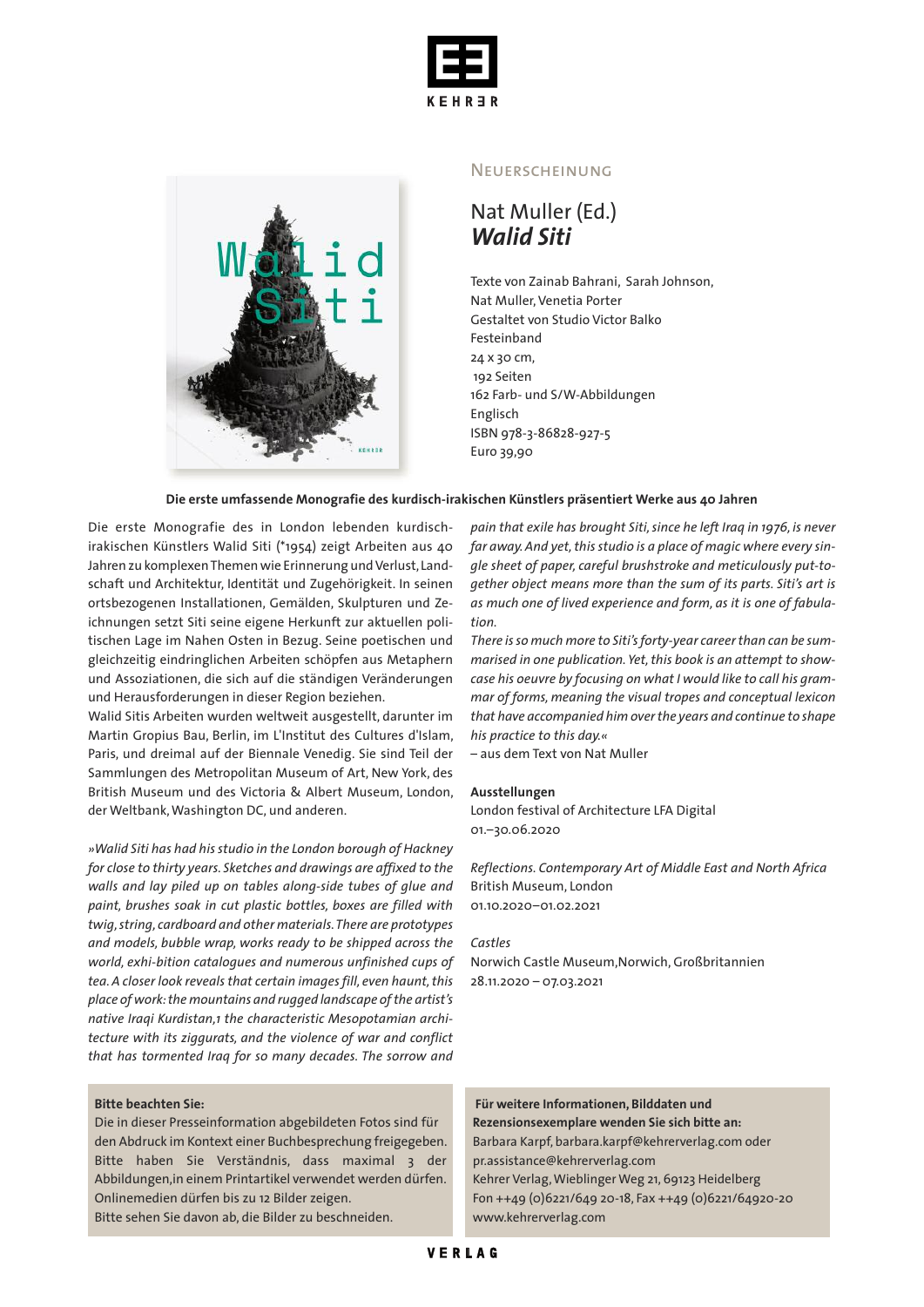

# **Pressebilder**



01 *Ceremonies*, 2016. Plastic figurines and straw. 40 × 40 × 40 cm. 02 *War* series,1986. Ink and acrylic on paper. 29 × 16 cm.





03 *Tormented Landscape* series,1991. Ink, pencil and crayon on paper. 20 × 18 cm.



04 *Floodland*, 2017. Grey board, grout, plaster and acrylic on plywood. 250 × 360 × 90 cm. Group exhibition *Age of Terror* at The Imperial War Museum, London, 2017.



05 *Mountains* series, 2014. Acrylic and crayon on paper. 28 × 38 cm. 06 *Mountains* series, 2010. Acrylic on canvas.



146 × 280 cm.

## VERLAG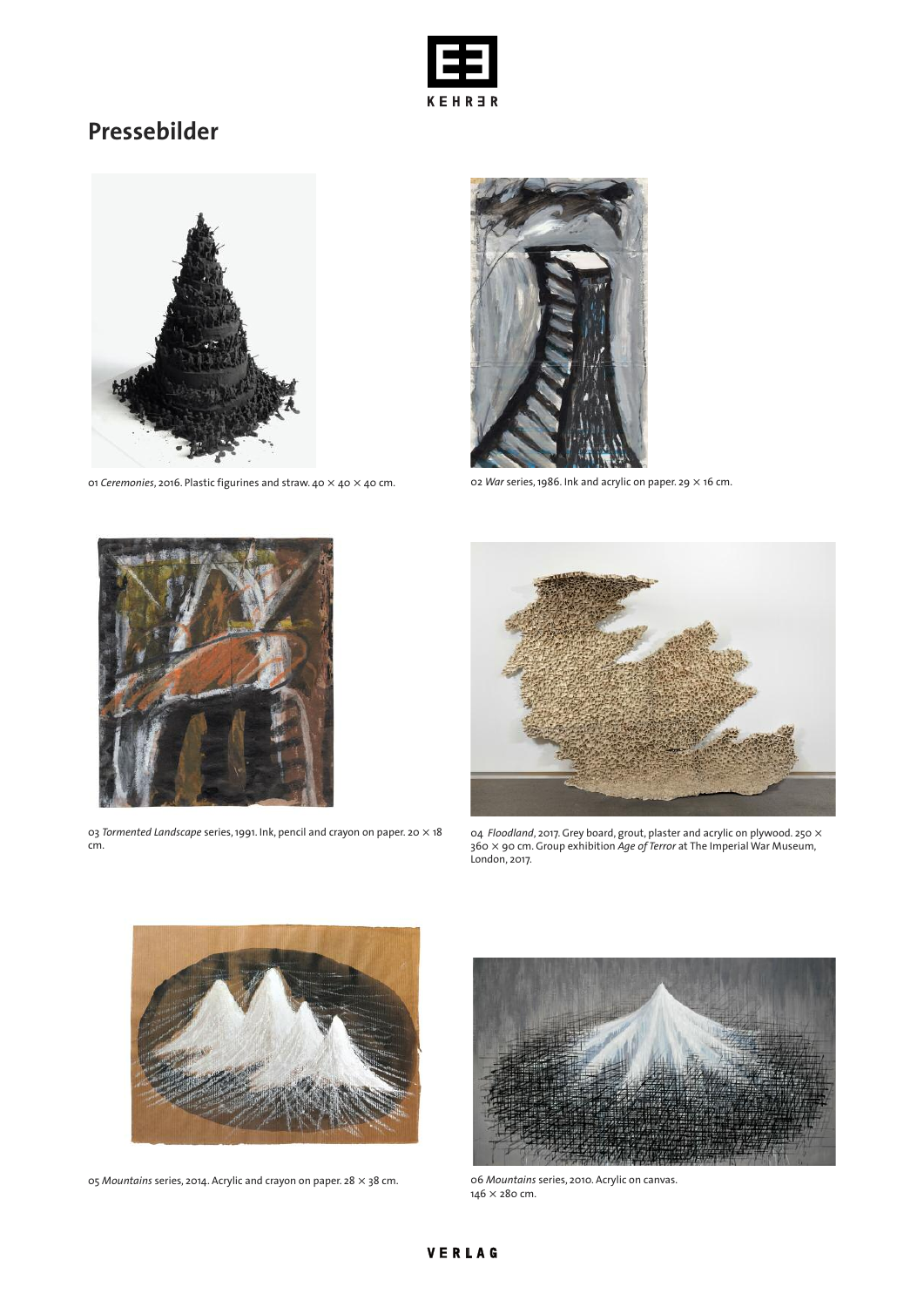



07 *The White Peak*, 2011. Acrylic on paper. 56 × 76 cm.



08 *Untitled*, 2001. Charcoal and white chalk on brown paper. 32.5 × 32 cm. Courtesy of the Trustees of the British Museum 2009, 6002.1.



*09 Constellation*, 2009. Board, emulsion paint, plaster,thread and nails. 250 × 480 × 25 cm. Group exhibition Planet K at 53rd International Venice Biennale, 2009.



10 *Dialogue of Towers III*, 2013. Acrylic on canvas. 126 × 111 cm. Photo credit: Heini Schneebli.





11 *Passage*, 2016. C-print. 89 × 59 cm. 12 *The Tower*, 2015. Site-specific installation.Wood and MDF board. 500 × 500 × 700 cm. Art Istanbul International, Istanbul, 2015.